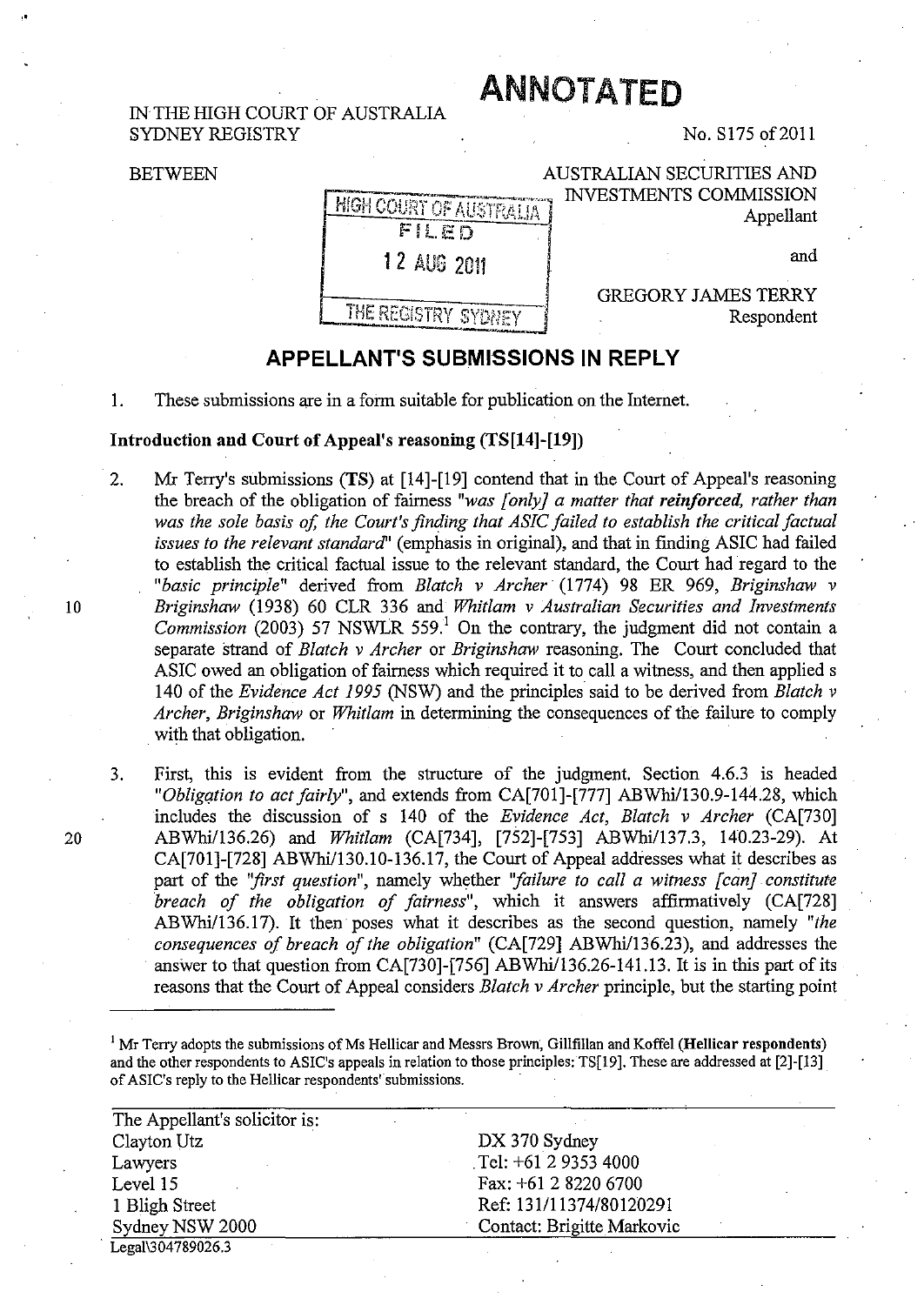is the partial answer to the first question concerning the "*obligation of fairness*". At CA[757] ABWhi/141.16 the Court then poses the remainder of the first question, namely *"whether there was a breach of the obligation in the circumstances of this. case",* which it addresses at CA[758]-[777] ABWhi/141.18-144.28. The critical conclusions are at CA[775]-[777] ABWhi/144.4-28, which concern the cogency of ASIC's case in the context of a failure to comply with the obligation of fairness.

4. Second, this is evident from CA[760] ABWhil141.37 where the Court summarises the combined effect of its partial answer to the first question and its answer to the second question: *"In the context of assessing the cogency of the case of a party subject to an*  10 *obligation offairness, the strength of the probability that a person has relevant evidence informs the expectation that that party will call the person as a witness".* 

- 5. Third, the conclusion is confirmed by the disagreement amongst the members of the Court . of Appeal as to whether the obligation of fairness extended to requiring ASIC to call Messrs Wilson and Sweetmah from UBS. Spigelman CJ and Beazley JA concluded that *"the duty .of fairness was not triggered"* in relation to those witnesses, whereas Giles JA considered that it was (CA[770] ABWhi/143.18). A reading of CA[775] ABWhi/144.4 onwards reveals that Spigelman CJ and Beazley JA did not then proceed to consider in accordance with *"orthodox principle"* the consequences for ASIC of the failure to call them. For their Honours, the sole question was whether the obligation of fairness required 20 that those witnesses be called. Once they concluded that it did not, Messrs Wilson and Sweetman did not further feature in their analysis.
- 6. The only submission made against this by Mr Terry is where he points to part of CA[795] ABWhilI47.26: *"Failure of a party with the onus of proof to call an available and important witness, the more so* if *the failure* is in *breach of the obligations of fairness, counts against satisfaction on the balance of probabilities."* However that comment needs to be considered together with the opening sentence to CA[795] ABWhi/147.26, namely: *"The significance of "should" rather than "could" in the preceding paragraph takes matters beyond Jones* v *Dunkel, and beyond what was said in, for example, Shalhoub"*   $(emphasis added)<sup>2</sup> This makes it clear that the Court of Appeal only considered the case as$ 30 counting against satisfaction on the balance of probabilities because of the discussion in the preceding paragraph (CA[794] ABWhi/147.15) (which concluded that ASIC "should" have called him). CA[794] ABWhi/147.15 concluded that ASIC should have called Mr Robb *"[a]s a matter of fairness"* and in light of *"our more detailed discussiort"* of the obligation of fairness. There is no separate discussion of whether ASIC *"should'* have called Mr Robb, otherwise than by reason of the *"obligation offairness".*

### *"Key messages"* **(TS[20]-[45])**

- 7. Mr Terry submits that the most reliable guide to what the board was told at the meeting is contained in the slide presentation made to the board and the questions and answers contained in the board papers and that it is improbable that the board would have approved 40 a press release which provided assurances of certainty which were at odds with those documents. ASIC replies as follows.
	- 8. First, as the trial judge noted, Mr Brown's affidavit evidence was that in response to his question to Mr Macdonald during the February 2001 meeting as to the sufficiency of the

<sup>2</sup> The.next sentence reads: *"The failure to call Mr Robb means more than disinclination to draw inferences favourable to ASIC's case*" CA[795] ABWhi/147.26.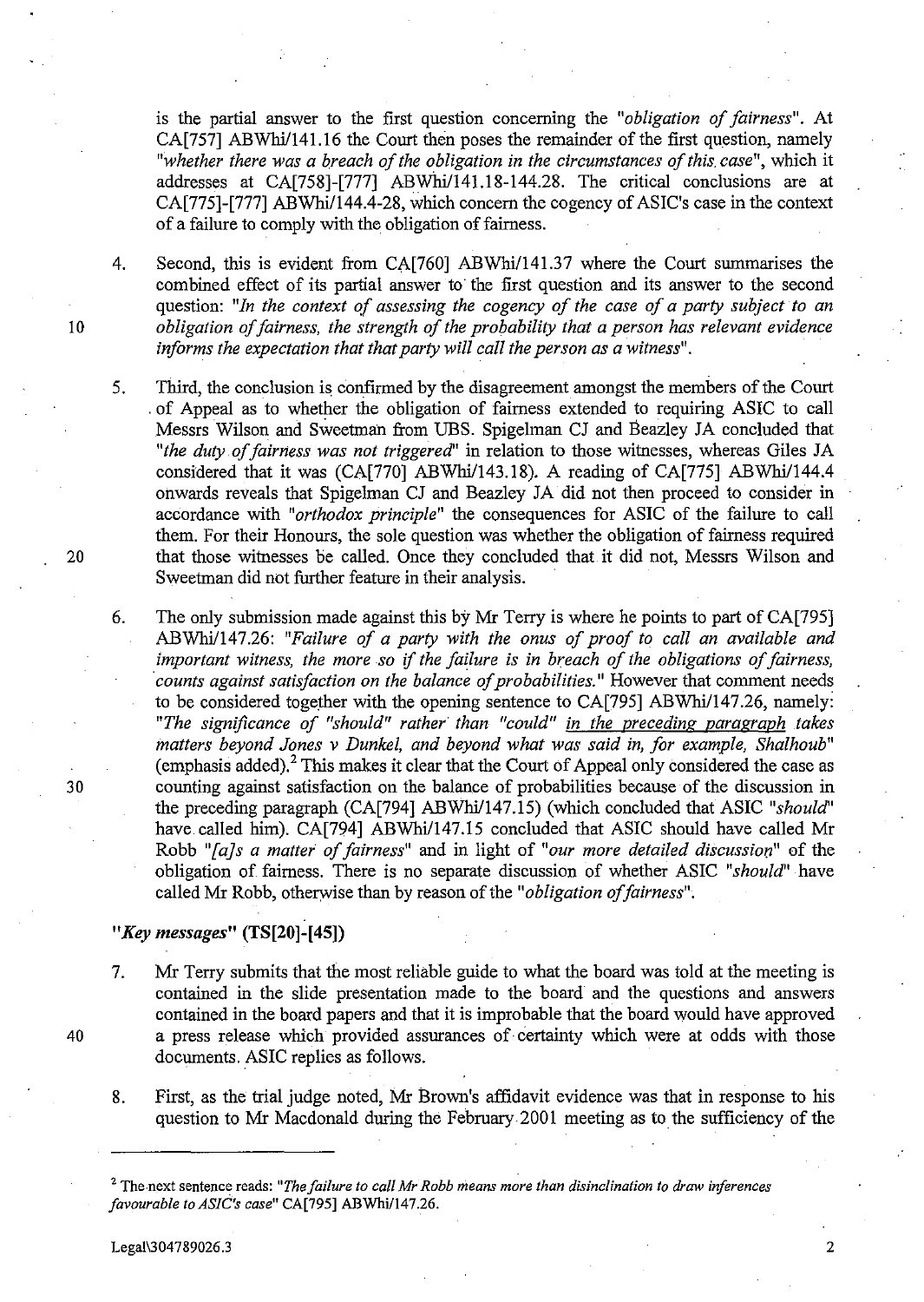funds allocated to the MRCF, Mr Macdonald said: "If we can't tell all of the interested *shareholders that there will be enough funds then* we *will have great difficulty getting acceptance of the plan and it won't work*" (emphasis added). Mr Macdonald later added: *"We are providing enough funds for future claims*".<sup>3</sup> Mr Brown's evidence of that exchange in cross-examination was: " ... *I said, 'Are you sure there's enough money there?' and Peter came back and said to me, 'We have to be able to make that statement.* ' *And I said to him, 'Peter, I appreciate you have to make that statement, but that's not the question I asked you'''* (emphasis added).<sup>4</sup> The trial judge also noted Mr Brown's evidence that no one at the meeting said anything to qualify what Mr Macdonald had said.<sup>5</sup>

ID 9. As the trial judge noted, Mr Brown accepted that the statement to which Mr Macdonald was referring was a statement about the content of the announcement to the  $\text{ASX}$ .<sup>6</sup> Mr Brown said that: " ... *my question to Mr Macdonald was in the context of the Trowbridge best estimate being a proper basis for a statement that* we *are sure that there are sufficient funds in the Foundation*<sup>17</sup> (emphasis added).

10. The trial judge was entitled to accept and did accept that uncontradicted evidence of Mr Brown (LJ[149] *ABRed2/449D*). The effect of that evidence was that, without opposition, management made it perfectly clear to those present at the meeting, including AlIens, that the establishment of the MRCF would be accompanied by a public statement that there *"will"* be sufficient funds for future claimants, and that the company was *"sure"* about the 20 sufficiency of funds, and that the establishment of the MRCF could not proceed unless such a statement was in fact made. The effect of the evidence of Mr Brown is that he appreciated such a statement had to, and would be, made. Further, it is implicit in the exchange reported by Mr Brown that, prior to the exchange, management had already conveyed to those present at the meeting that such a public statement would be made.<sup>8</sup> The Court of Appeal's reasons fail to address the import of Mr Macdonald's words at the meeting as to what the board was told about the public statement, and fail to address Mr Brown's acceptance that Mr Macdonald was referring to a public statement when he made those remarks (see CA[393]-[395] ABWhi/81.1-43). Those matters did not escape the attention of the trial judge  $(LJ[149] ABRed2/449B)$ .

30 11. Second, the trial judge found that Mr Brown was dissatisfied with the communications strategy in the board papers for the February 2001 meeting, which included suggested questions and answers, because it did not convey that there would be certainty of funding (LJ[144] ABRed2/447P). His Honour cited Mr Brown's evidence to that effect along with his evidence that he expected after the January board meeting that if management was going to put another proposal, it would be fully funded, and that was the message. they would be conveying to the market.<sup>9</sup> That finding was not disturbed by the Court of Appeal, and accorded with Mr Brown's cited evidence as well as other evidence.<sup>10</sup> Mr Brown had . expressed concerns as to the lack of comfort as to sufficiency of funding indicated in the

<sup>8</sup> T2045/10-13 ABBla3/1327G-H.

<sup>&</sup>lt;sup>3</sup> LJ[148]-[150] ABRed2/448U-449I; Brown statement at [195] ABBlu13/5747I.

<sup>4</sup> Tl907/44-1908/2 ABBla3/119IW-1192C.

<sup>&</sup>lt;sup>5</sup> LJ[151] ABRed2/449J; Brown statement at [196] ABBlu13/5748G.

<sup>6</sup> LJ[149] ABRed2/449D; T2046113-22 ABBla3/1328H-L.

<sup>7</sup> T2043/43-47 ABBla311325V-X.

<sup>&</sup>lt;sup>9</sup> LJ[144] ABRed2/447Q-448G; Mr Brown's cited evidence is at T2042/1-23 ABBIa3/1324B-M.

<sup>&</sup>lt;sup>10</sup> CA[389] ABWhi/80.02; T2061/34-2062/29 ABBla3/1342R-1343P; T2024/32-2025/6 ABBla3/1306Q-1307E; T202611-44 ABBla311308B-W; T2048/22-27 ABBla3/1330L-O.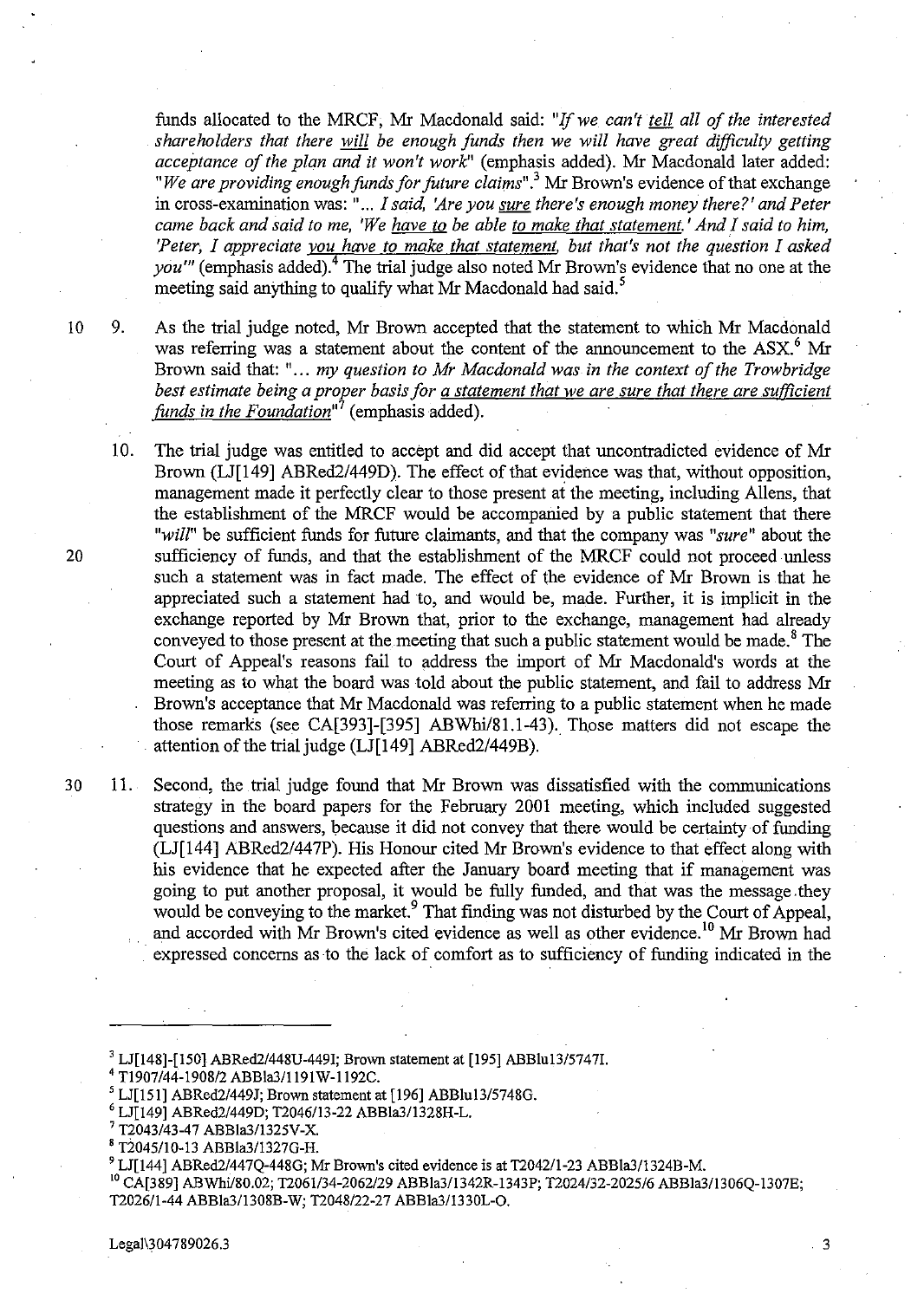proposed question and ahswers and draft ASX release provided with the January board papers. 11

- 12. Third, as the. trial judge noted, Mr Brown's evidence was that there was significant discussion at the meeting about the terms of what would be communicated to the market on the announcement of the MRCF by means which included an ASX announcement.<sup>12</sup>
- 13. Fourth, as the trial judge noted, Mr Brown was satisfied that what was said about the proposed terms of the communication to the market accorded with what he expected should be said,13 namely that the MRCF was *''folly funded'.* Mr Brown had earlier agreed that conveying the message there were enough funds to meet the obligations to asbestos 10 victims was essential to any separation transaction.<sup>14</sup> Mr Brown's evidence that he was satisfied with the proposed terms of the communication to the market was given prior to him answering questions as to its likely specific content,<sup>15</sup> which answers were virtually dictated by his own evidence as to his expectations of what had to be said and of his exchange with Mr Macdonald.
	- 14. Fifth, the communications strategy in the board papers could not have been the source of the satisfactory communication statements. Mr Brown had already observed their unsatisfactory nature.· At the meeting he said the key messages speaker was *"certainly"* not speaking *"solely to that document".* <sup>16</sup>
- 15. The slide presentation could not have been the source of the satisfactory communication 20 statements. This was addressed in ASIC's submissions filed on 23 June 2011 (AS) at [118]- [124]. The Court of Appeal reasoned that the statement *"the Foundation would have sufficient funds to meet all legitimate compensation claims"* (paragraph 3 of the Draft ASX Aunouncement and referred to in LJ[154] ABRed2/450) could *"readily be seen as sourced'* in slides 29,8 and 24 (CA[418] ABWhi/85.22). Slides 8 and 24 make no mention of key messages.<sup>17</sup> Slide 29 relevantly states under the heading "Key Messages": "The *Foundation expects to have enough funds to pay all claims*".<sup>18</sup> Mr Brown agreed that "that falls short of a clear statement that there would be sufficient funds". He was then asked: "Q. I think you accept that what was indicated to you by way of key messages in the *meeting was much clearer than that? A. Yes, sir."* It was by reference to slide 29 that Mr 30 Brown's evidence was that *"the levels of assurance that we received in the meeting about the sufficiency of funding are stronger that what is implied in these key messages".19* That evidence was not dependent on his answers to questions about the likely specific content of the communication. It followed inexorably from his other evidence referred to above. The appeal to the slides as the source of management's statement to the meeting of what was to be conveyed publicly, is not sustainable. The trial judge made no error in that regard.
	- 11 TJ958/30-1959/5 ABBla311240P-12410; TJ963/25-37 ABBla31245M-S; TJ965/42-1966/14 ABBla311247U-1248H.
	- 12 T2055/41-2056/2 ABBla311366U-1367C; T2040/45-2041/2 ABBla3/2040W-2041C; LJ[152] ABRed2/449M. 13 LJ[152] ABRed2/449M-O.
	- 14 TJ861/7-11 ABBla3/1145E-G, T1859110-15 ABBla311143F-I.
	- 15 T2056/13-16 ABBla311337H-I; T2058/6-2060116 ABBla3/1339D-1341J.
	- 16 T2062/31-34 ABBla3/1343P-R.
	- 17 ABBlu5/2262 and 2278.
	- 18 ABBlu5/2283.
	- <sup>19</sup> T2061/24-32 ABBla3/1342M-Q.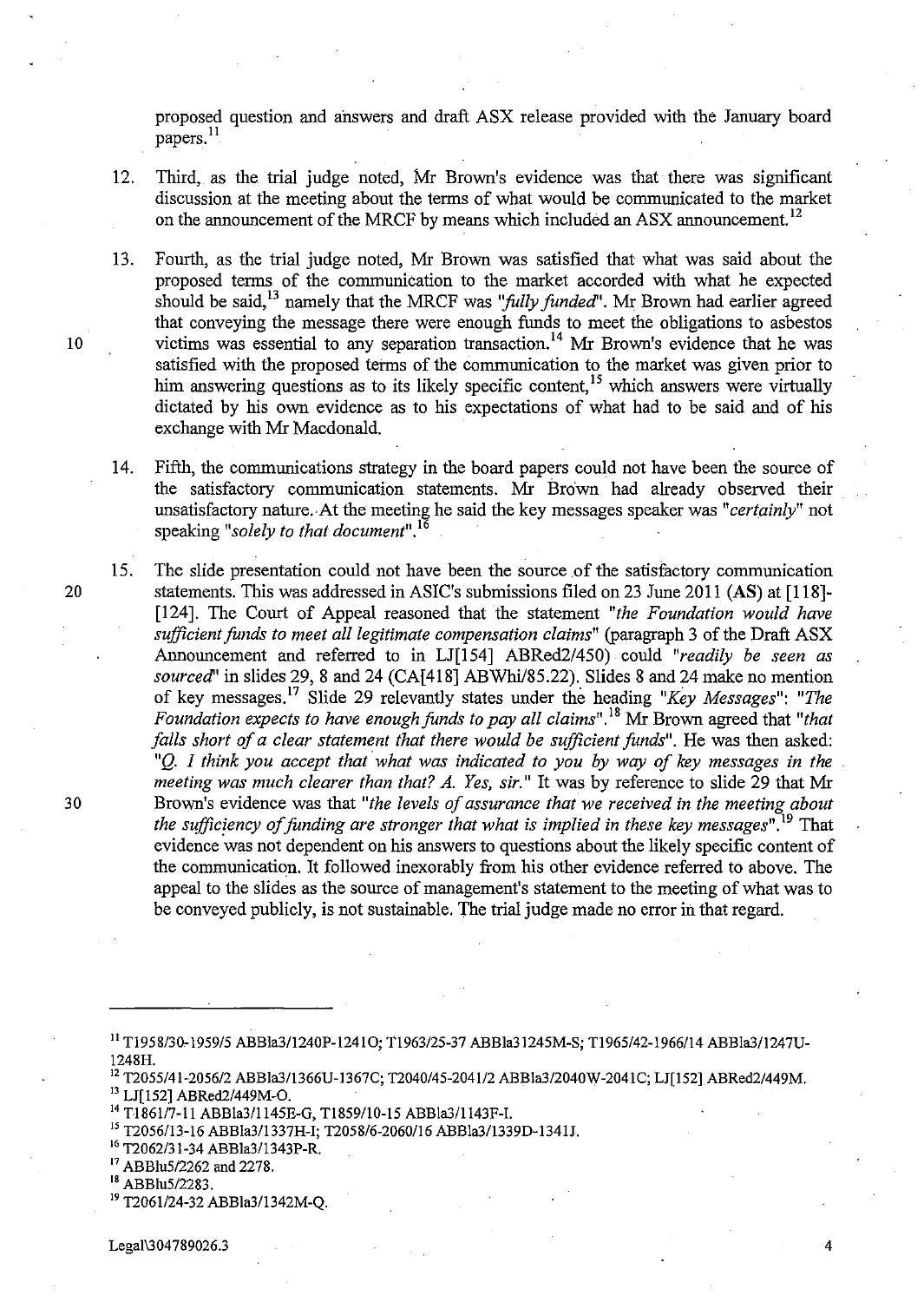- 16. Sixth, Mr Brown could not plausibly resist the proposition that the meeting agreed to unequivocal messages being conveyed when Mr Macdonald had said that an unequivocal statement had to be made. .
- 17. Seventh, TS[20] does not address the proposition at LJ[194] ABRed2/460P and at AS[121] that no one submitted there was a correlation between Mr Brown's evidence as to what the meeting was told about public messages and the key messages slide.

#### **BIL copy (TS[46]-[S7])**

- 18. This is addressed at AS[127]-[136]. ASIC makes three points in reply. First, TS[48] misstates ASIC's submission at AS[13S] which was that the Court of Appeal speculated at 10 CA[382] ABWhi178.8 that the Draft ASX Announcement could have come into the possession of BIL during the course of the Jackson Inquiry, without that possibility being raised by any party with the Court (or by the Court itself). TS[49] confirms that Mr Terry did not make any submission to that effect.
- 19. Second, TS[SO]-[S6] address the various other ways that BIL could have come into possession of the (precise copy of the) Draft ASX Announcement, other than from Mr O'Brien or Mr Terry at the board meeting, including by being sent the document later by JlllL or via a communication in 2001 from the company prior to or after the board meeting (TS[S4]). This overlooks AS[129]-[13S]. Neither Mr O'Brien nor Mr Terry could have received the Draft ASX Announcement before the meeting because the document was not 20 created until 7.24am on the morning of the meeting. Nor could they have obtained it after the meeting because by 1.11pm that day, a different version was in circulation (LJ[219] ABRed2/466R; CA[383] ABWhi/78.20), and Donald Cameron's evidence confirmed JHIL did not keep copies of draft announcements but only retained a copy of the announcement ultimately sent to the ASX (see AS[13J]). For the same reason, none of Messrs O'Brien, Terry and BIL could have received it later because JHIL did not have a copy to give to any of them. The trial judge relied on Mr Cameron's evidence in this way (LJ[209] ABRed2/464D). The Court of Appeal erred in misconstruing his evidence (see AS[134]). None of the respondents has sought to defend the Court of Appeal's treatment of Mr Cameron's evidence.
- 30 20. Third, in relation to TS[S7], both the trial judge and the Court of Appeal found that Mr Robb and Peter Cameron received the Draft ASX Announcement during the February 2001 board meeting (LJ[219]-[220] ABRed2/466R-467H; CA[383]) *ABWhil78.20)* and none of the respondents challenges that fmding.

## **The** *"central importance"* **ofMr Robb (TS[61]-[7S])**

- 21. At TS[61]-[75] Mr Terry makes submissions as to the "*[c]entral importance*" of Mr Robb. By reference to various parts of ASIC's submissions in chief, Mr Terry submits (at TS[63]) that *"ASIC needs* ... *to rely on inferences about Mr Robb's conduct in circumstances where*  ... it *was in a position to call him but chose not to do so."* This contention, which is critical to much of the respondents' submissions, inverts the true position in that it is the 40 respondents who need to speculate and, if necessary, draw inferences about Mr Robb's conduct, not ASIC.
	- 22. .Other than the precise identity of which draft was before the meeting, ASIC's case on tabling and approval was proved by the minutes. To prove which draft was before the meeting, ASIC relied on Mr Baxter's evidence. Support for that evidence derived from BIL's production of the Baxter 7.24am draft. Cumulative Support derived from the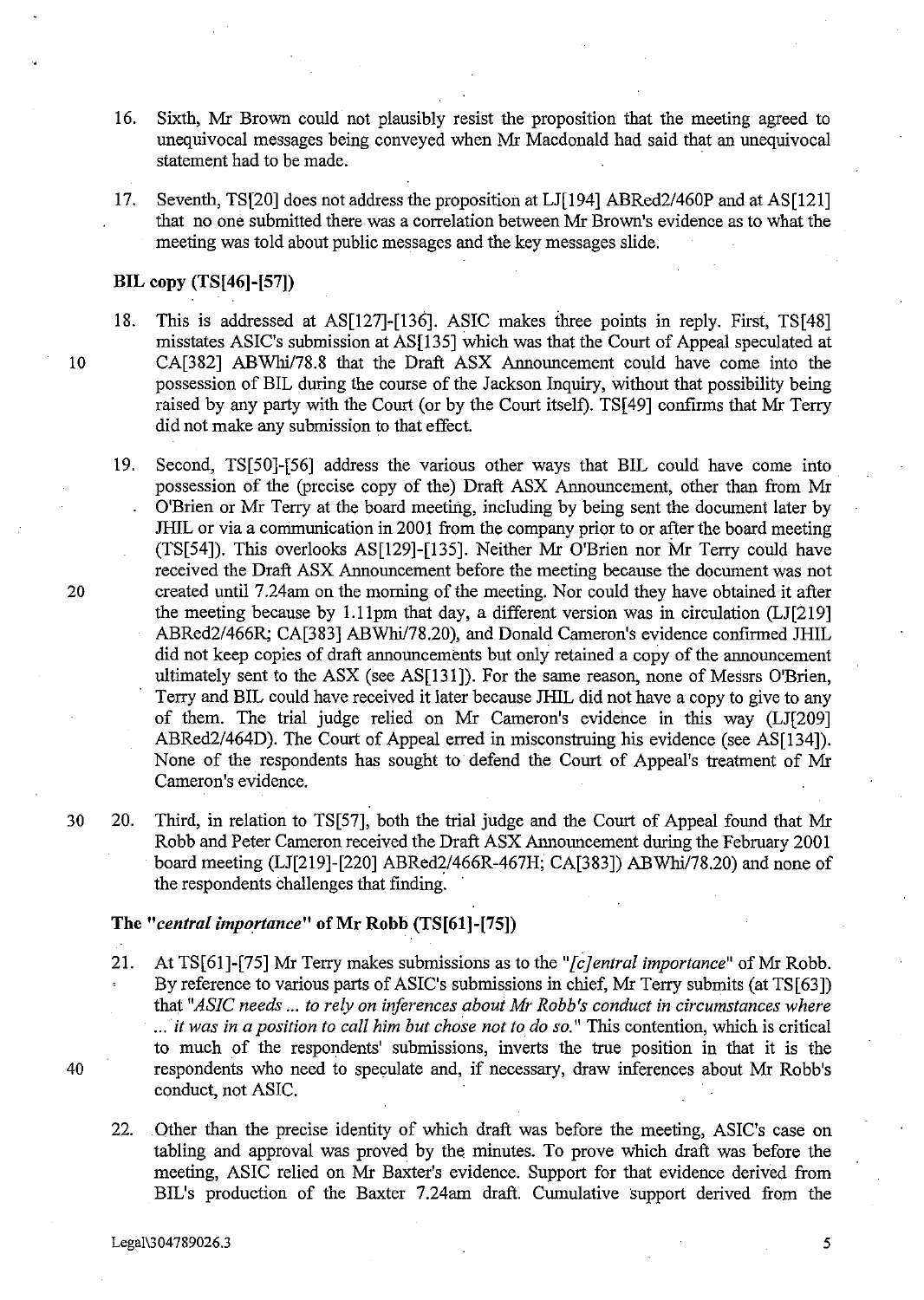production of the same draft by Allens (see AS[130]-[133]). On the basis of that evidence, the trial judge and the Court of Appeal concluded that the 7.24am draft was taken to the meeting (LJ[201] ABRed2/462U; CA[383] ABWhi/78.20) and that conclusion is not now challenged by any respondent. It is the respondents who speculate and proffer inferences about Mr Robb's conduct. They speculate as to how he could have allowed such an announcement to be approved when it had not been vetted prior to the meeting, and was so unequivocal about funding. They also speculate as to when or why he made handwritten annotations on the announcement if it was approved. It is only in answer to the respondents' conjecture about Mr Robb's conduct that ASIC points to the matters identified in the extracts from its submissions set out at  $TS[62]$ .<sup>20</sup> meeting (LJ[201] ABRed2/462U; CA[383] ABWhi/78.20) and that conclusion is not now<br>challenged by any respondent. It is the respondents who speculate and proffer inferences<br>about Mr Robb's conduct. They speculate as to how

- 23. This is exemplified by the discussion at TS[65]-[75], which concerns the annotations on the handwritten copies of the AlIens' versions of the announcements. TS[70] submits that Mr Robb could have given evidence concerning the *"extent to which the amendments. represent views that he held"* which were discussed with management *"and whether those amendments record advice given by him to the company"* (see also TS[75]). He might have, but it was no part of ASIC's case to prove these matters.' In reality, it was the respondents who wanted to elicit evidence from Mr Robb that he had misgivings about the announcement, and would have counselled against its approval.<sup>21</sup>
- 24. Apart from anything else, an indisputable fact is that an announcement in unequivocal 20 terms was made by JHIL. There is no record of any advice from Allens that the company ought not make such a statement. What would be remarkable is that a firm such as AlIens would not reduce to writing such an advice if it had given it. The other indisputable fact is, that Mr Macdonald told the meeting, including the AlIens representatives, that JHIL had to be able tell stakeholders that there will be enough funds or the plan would not work (LJ[148]-[149] ABRed2/448T-449D; CA[393] ABWhil81.01). He did not say that the ability to make the statement depended on Allens' approval. Furthermore, the "plan", namely the MRCF, was approved by the board without demur to Mr Macdonald's unequivocal prescription of an accompanying unequivocal public statement.

#### Procedural history in relation to the calling of Mr Robb (TS[76]-[82])

30 25. ASIC makes five points in reply to TS[76]-[82]. First, TS[77] does not state why timing was critical. No 'respondent claimed at trial that their preparation or conduct of the case was hampered by the time at which they were advised ASIC would not call Mr Robb. Second, TS[78] misstates AS[61], which is quite clear about how evidence in Court is *"tested"* (ie by cross-examination). Third, as to TS[82], none of the respondents proved (or even claimed) that they did not have the opportunity to confer with Mr Robb prior to the trial when ASIC was not able to confer with him. Fourth, the point at TS[80] is addressed at AS[74]. Mr Terry does not point to any submission he made to the effect that the

<sup>&</sup>lt;sup>20</sup> The passages from ASIC's submissions cited in TS[62(a)], [62(b)], [62(e)] all address the respondents' submissions and the Court of Appeal's reasoning about the absence of pre-vetting of the Draft ASX Announcement. The passages cited in TS[62(c), 62(f), 62(g), 62(h)] concern the respondents' submissions and the Court of Appeal's reasoning concerning the conversation between Messrs Robb, Shafron, Macdonald and Peter Cameron on the morning of the meeting as constituting some reason why Mr Robb would not have spoken up about the announcement. The passages from ASIC's submissions cited in TS[62(c)] and [62(i)] address the respondents' submissions and the Court of Appeal's reasoning about the effect of the annotations on the copy of the Draft ASX Announcement produced by Aliens.

<sup>&</sup>lt;sup>21</sup> TS[67] to TS[69] speculate about the effect of his amendments. This is addressed at AS[102]-[104] and at [37]-[41] of ASIC's reply to tbe Hellicar respondents' submissions, and [18]-[20] of ASIC's reply to Mr O'Brien's **submissions.**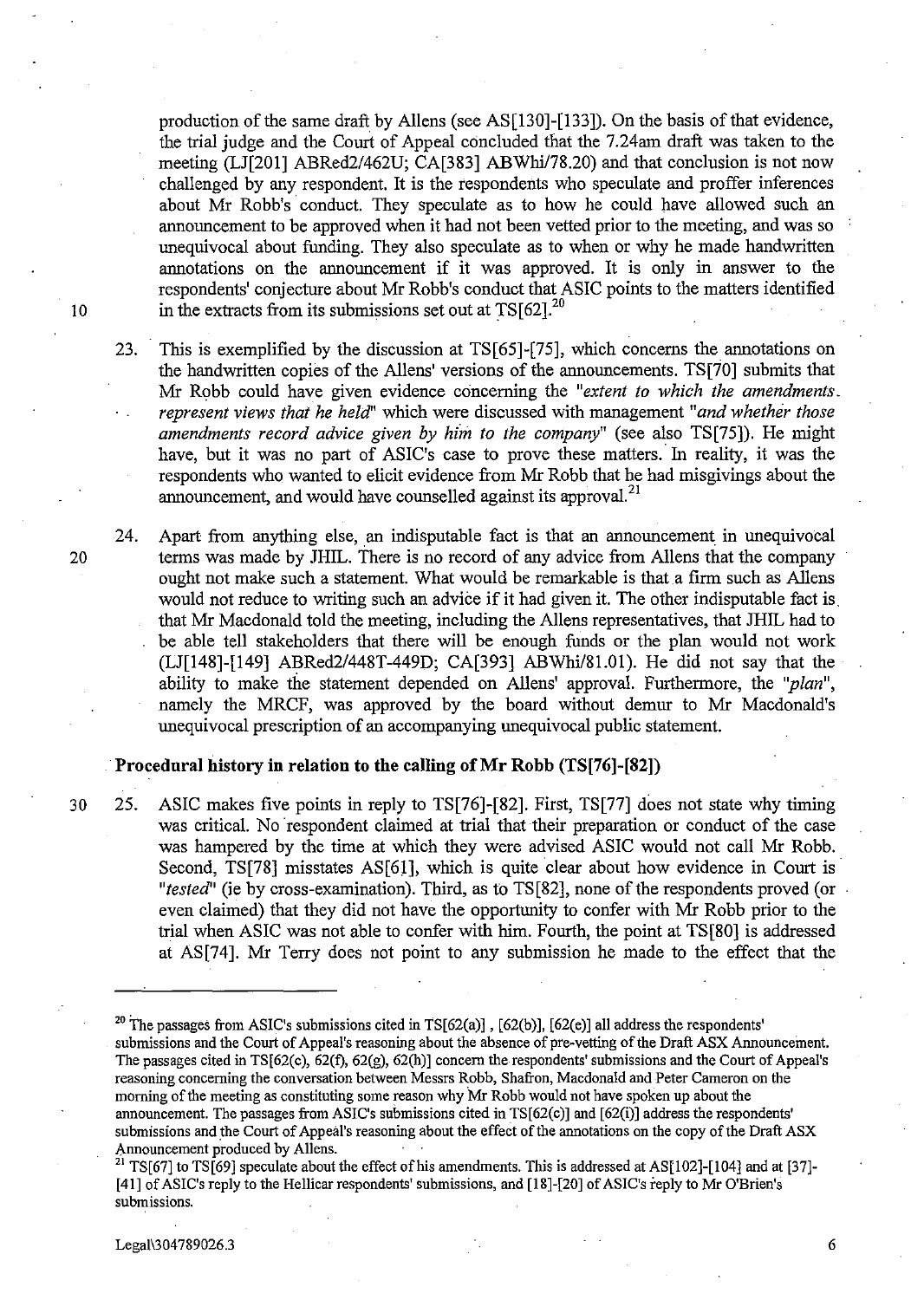rationale for the obligation of fairness was the need to ensure the case did in fact *"represent the truth".* Fifth, TS[SI] is misconceived. The position of a witness such as Mr Robb would not be necessarily equated with a party such as Mr Brown and, if the evidence was adverse, then leave to cross-examine would most likely have been given.

#### Mr Terry's arguments in relation to the "*obligation of fairness*" (TS[58]-[60])

26. Mr Terry's submissions on this topic are adopted by Mr O'Brien's submissions at [7] and by Mr Willcox's submissions at [4] and [S]. They are not referred to in the Hellicar respondents' submissions, nor are they referred to in Mr Shafron's submissions.

#### Mr Terry's contention that ASIC "*admitted*" it was under an obligation of fairness

- 10 27. Mr Terry suggests that ASIC. *"admitted"* it was under an obligation of fairness (for example, TS[5S], [60], [S3]). It did not accept it was under an obligation of the kind and with the consequences found by the Court of Appeal.
- 2S. As the transcript reproduced at footnote 34 of AS makes clear, ASIC disavowed any suggestion that it was .subject to *"some higher degree of fairness, which has some legal consequence in the proceedings"* (Court of Appeal transcript T447/1S-27). Nor does anything in the passage reproduced in TS[99] (T498/39-499/18) suggest a concession by ASIC of an obligation of the kind found by the Court of Appeal. The position there stated by ASIC's senior counsel was an acceptance that the duties of ASIC go beyond those of a normal civil litigant who acts only in his or her or its private interest. Acceptance of such 20 duties, embodied in the model litigant obligations, necessarily follows from recognition that public bodies such as ASIC have no private interest in the performance of their functions.<sup>22</sup>

29. Contrary to TS[S4] nothing in ASIC's submissions denies that the obligation of the Crown to act fairly in conducting proceedings was recognised well before the *Legal Services Directions* were first issued in 1999 (cf TS[84]): see AS[52]. Nor does ASIC contend that the *Legal Services Directions* provide an exhaustive statement of the Commonwealth's obligation to act as a model litigant (cf TS[84]): see AS[22(a)], [34(c)], [51].<sup>23</sup>

30. Further, none of *Cantarella* (cf TS[104], [105]), any other Australian case concerning model litigant principles, any case from· a comparable jurisdiction, the *Legal Services 30 Directions* themselves, or similar model litigant policies from other jurisdictions has anything to say about the calling of witnesses by a public body. $^{24}$ 

### A "significant body Australian case law to this effect"

- 31. None of the cases referred to by Mr Terry at TS[S6]-[104] provides support for an obligation of fairness of the kind sought to be imposed by the Court of Appeal, with evidentiary consequences in the event of non-compliance. In particular, not one of the cases: (a) has anything to say about the calling of witnesses by a public body; (b) suggests an unqualified obligation imposed on ASIC in the conduct of litigation *"not to be influenced by tactical or forensic decisions*"(cf TS[93] and [110]); or (c) suggests an obligation of a public body in civil (including civil penalty) proceedings to ensure that its 40 case does in fact represent the "truth" (CA[717] ABWhi/132.46; cf TS[107] and cf the duty
- 

23 See also the reference to the standards *"embodied'* in the model litigant obligation at AS[56].

 $22$  See the cases cited at AS footnote 35.

<sup>24</sup> See AS[55].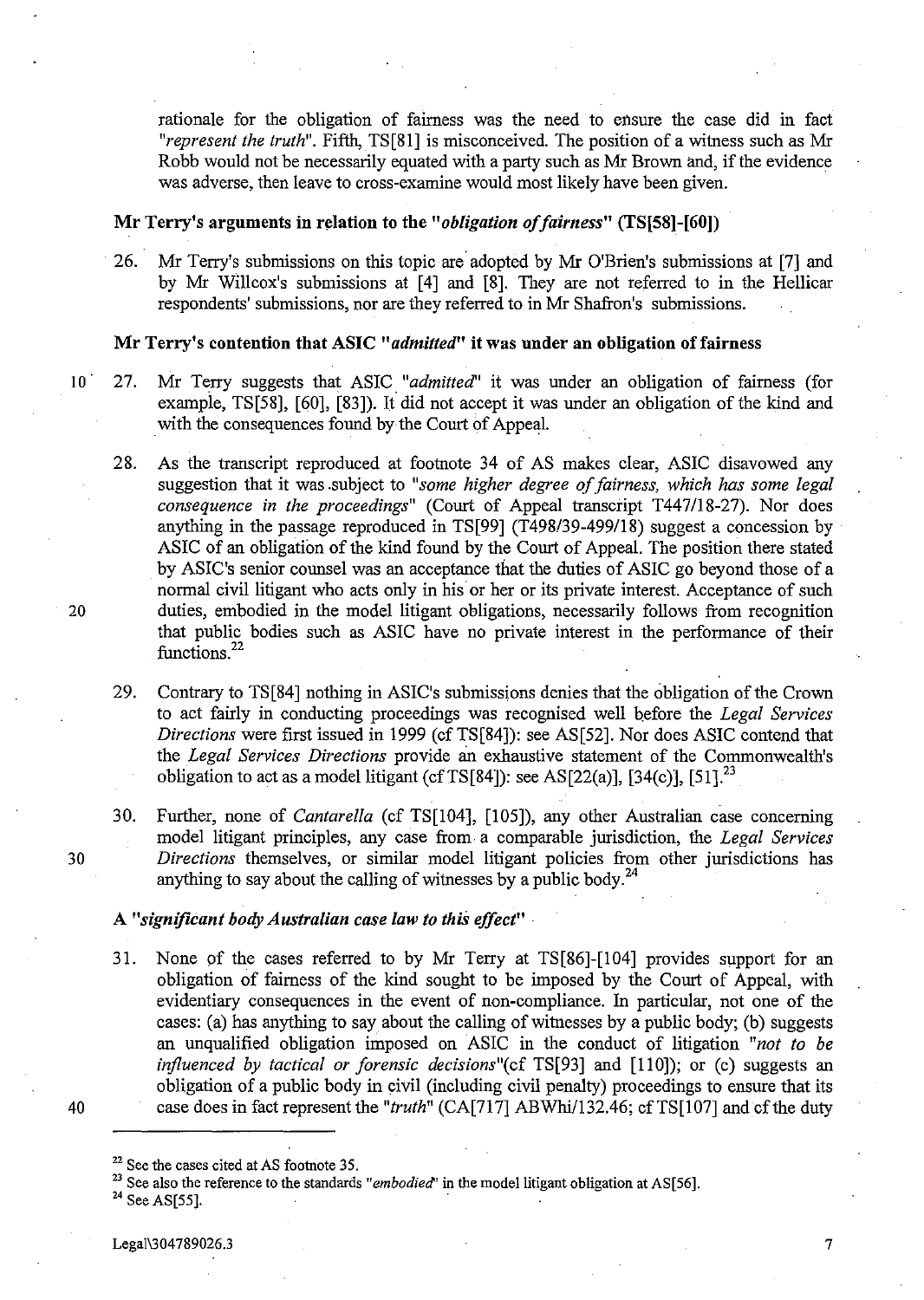of a Crown Prosecutor, as explained by Deane J in *Whitehorn* v *R* (1983) 152 CLR 657 at 663-664), bearing in mind that ASIC does not pursue a case that it knows to be untrue (which would constitute an abuse of process if it did).

32. The decisions of the Victorian Supreme Court noted in TS[901 and [91] do not purport to extend the responsibilities of a model litigant to the calling of witnesses or proof of facts. Nor does the decision of Austin J in *ASIC* v *Rich* (2009) 75 ACSR 1 assist the respondent (cfTS[94]). At [60] Austin J observed that, in the absence of any duty akin to prosecutorial fairness (which his Honour rejected), ASIC was not under a duty in civil proceedings to call any particular witnesses. The Victorian Court of Appeal expressed a similar view in *10 ASIC* v *Lindberg (No* 2) (2010) 26 VR 355 at [51].

33. As to TS[101]-[102] and the authorities referred to therein, ASIC does not contend that there is any clear dichotomy between criminal and civil penalty proceedings. However, as the Court of Appeal observed in the instant case  $(CA[689] ABWhi/128.11)$  nothing in the Court's analysis in *Rich* suggests it is appropriate to reason *"by analogy"* from criminal procedure to civil penalty proceedings. Section 1317L of the *Corporations Act 2001* (Cth) treats them as civil proceedings.

## Not to be influenced by *"tactical or forensic considerations"*

- 34. Mr Terry repeatedly asserts that ASIC ought *"not to be influenced by tactical or forensic considerations"* (eg TS[93] and [110]). The Court of Appeal said nothing to that effect It 20 is a construct introduced by Mr Terry and only begs the question as to what is meant by a *"tactical or forensiC"* consideration. The comments of Jacobson J in *ASIC* v *Citigroup Global Markets Australia Pty Ltd (No* 3) [2007] FCA 393 at [13] were made in the context of an application by an industry intervener to be heard as to the application of parts of the *Corporations Act* (and the *Australian Securities and Investments Commission Act 2001*  (Cth)) to the facts as may be found at trial. His Honour was expressing his expectation that ASIC's submissions as to the proper construction of that legislation would not be affected by *"tactical or forensic considerations';.* This is consistent with all· the authorities in relation to model litigants which ASIC fully embraces. However, Jacobson J was not directing comments as to the approach ASIC was to adopt in that case in seeking to prove 30 the facts in issue.
	- 35. Neither Mr Terry nor any decision which he invokes undertakes any analysis of what constitutes impermissible *"tactical or forensic considerations"* in the course of, for example, calling and cross-examining witnesses in proceedings where the chosen method of trial is the *"rules of evidence and procedure for civil matters"* (s 1317L). Crown Prosecutors routinely make decisions affected by *"tactical or forensic considerations"* in the course of criminal proceedings, especially as to the manner in which they will crossexamine the accused and his or her witnesses. Whether those decisions breach some applicable standard is assessed against long standing and well defined standards and rules governing the conduct of Crown Prosecutors (and cross-examiners).<sup>25</sup>

#### 40 The obligation to *"represent the truth"*

36. Mr Terry contends that ASIC is obliged to ensure the case it presents does *"in fact represent the truth*" (TS[108]), and that ASIC has pursued a case on the basis of "selective *or incomplete evidence"* which "does not in fact represent what occurred" (TS[110]).

Legal\3 04789026.3 8

<sup>&</sup>lt;sup>25</sup> See, for example, NSW Bar Rule 84; *Libke v The Queen* (2007) 230 CLR 559 esp at [121]-[133] per Heydon J.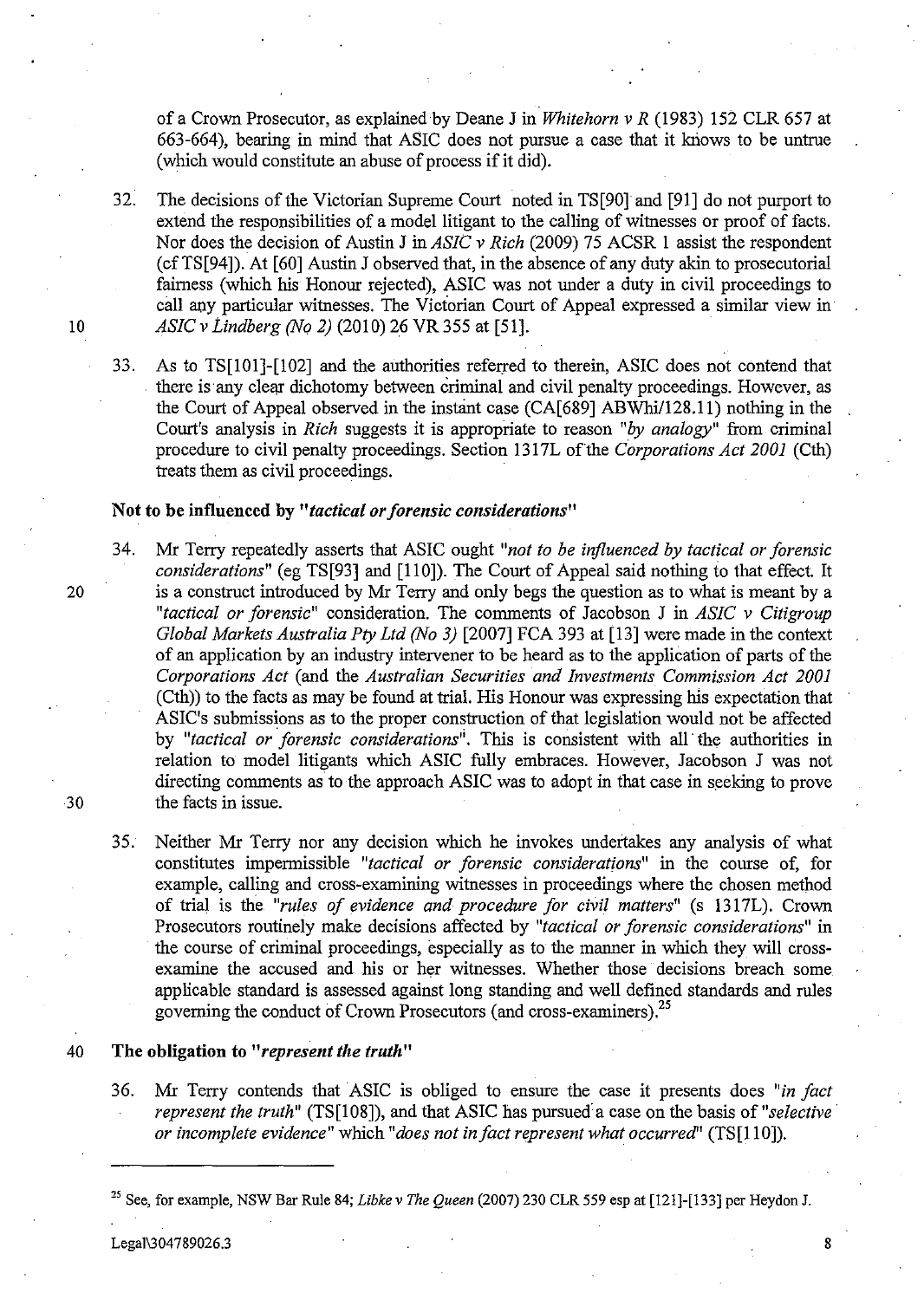37. It does not appear to be contended by Mr Terry that ASIC presented a case that it "knew" to be false and thus any suggestion of an abuse of process can be put aside. Otherwise, this argument ignores that s 1317L of the *Corporations Act* reveals that the method chosen by Parliament for ascertaining the *"truth"* is the *"rules of evidence and procedure for civil matters".* This involves an adversarial method. The Court of Appeal has determined that there needs to be a modification of the adversarial system (CA[717] ABWhi/132.46) to introduce characteristics of an inquisitorial system. This approach has no foundation in the legislation or authority.

## *"Failure to meetfair dealing standard"* (TS[111]-[117])

10 38. The position in relation to Mr Robb and the evidence which he *"could be expected to have been able to give"* (TS[11l]-[117]) has been addressed above at [21]-[24] and at [6]-[9] of ASIC's reply to Mr Willcox's submissions. The contention in TS[112] that, even if Mr Robb had little recollection of the events in question, ASIC should have called him so that the respondents could cross-examine him confirms that the practical consequences of the "*obligation of fairness*" are not to address the "truth" but to secure to the respondents the tactical advantage of cross-examining witnesses they do not wish to call themselves.

*"Consequences offailure to actfairly* in *the conduct of the proceeding"* (TS[U8]-[124])

39. This is addressed at [2]-[13] of ASIC's reply to the Hellicar respondents' submissions.

## *"Criticisms by ASIC"(TS[125]-[136])*

- 20 40. As to Mr Terry's submissions in relation to ASIC's criticism of the Court of Appeal's enunciation of an obligation of fairness (TS $[125]$ - $[136]$ ), ASIC replies briefly as follows.
- 41. First, s 180 (and its equivalent in predecessor legislation) has been the subject of careful judicial elucidation in a considerable body of jurisprudence, as well as the subject of comprehensive consideration by parliamentary and law reform bodies, such as the Cooney Committee and the Australian Law Reform Commission, and in explanatory material (cf TS[125]-[136]).26 By contrast, the *"obligation offairness"* was identified first by the Court of Appeal. The rationale of the obligation enunciated by the Court of Appeal to ensure that the case presented *"does in fact represent the truth"* was not advanced by Mr Terry at trial or in the Court of Appeal, nor canvassed by the Court of Appeal in oral argument. Nor had 30 the evidentiary consequences of non-compliance with such obligation previously been articulated or considered by any court or body. They were certainly unknown to ASIC at the time of the decision at trial not to call Mr Robb.
	- 42. Second, Mr Terry's contentions (at TS[13 I]) are addressed at [11] of ASIC's reply to Mr Shafron's submissions.
	- 43. Third, in relation to TS[132]-[138]:
- (a) as to the decision of the Victorian Court of Appeal in *R* v *Su* [1997] 1 VR 1, Mr Terry advances no reason for considering it unlikely that, ASIC having made Mr Robb available to be called by any of the respondents, the trial judge would have declined to grant leave to one or more of the respondents, having like interest as the 40 respondent calling Mr Robb, to cross-examine him;

Legal\3047890263 9

 $26$  See for example AS at footnotes 26, 27, 27 and 33.